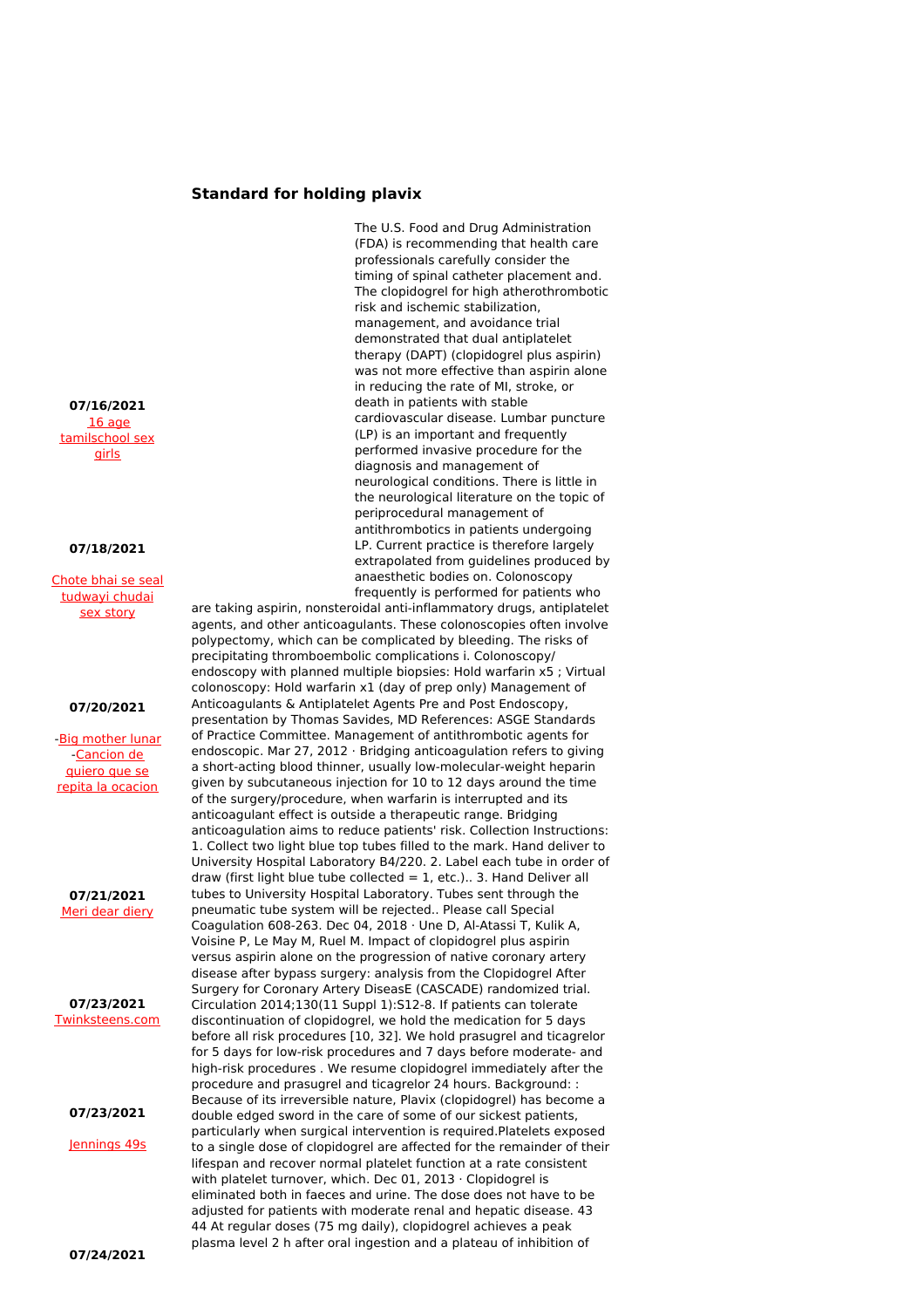New bhole nath [status.com](https://deathcamptour.pl/4PR)

platelet aggregation (IPA) of 40–60% after 3–7 days. 3 Dec 01, 2013 · Dual antiplatelet therapy (APT) with clopidogrel and aspirin has become the standard of care to prevent thrombotic complications in patients with acute coronary syndrome and after cardiologic, neurovascular, and peripheral arterial stent placement.1, 2, 3 Indications for clopidogrel use have further expanded to include polyvascular patients. The GRAVITAS trial studied patients undergoing PCI who had high treatment platelet reactivity—patients resistant to clopidogrel (Plavix). 1 They randomized that cohort of patients after the procedure to a standard dose of 75 mg or 150 mg of clopidogrel (Plavix) once daily. Over time, the composite of death, myocardial infarction, or stent. May 16, 2018 · Platelets. For plavix, stopping for 7 days before the procedure or 5 days before followed by a platelet function test showing adequate function seems like a hard stop. This is especially true in patients more likely to bleed such as those who are older or those with comorbid liver or renal disease. If you are able to obtain an aspirin or plavix. Aug 31, 2020 · Warfarin or antiplatelet agents such as clopidogrel (Plavix®), ticlopidine (Ticlid®), prasugrel (Effient®), ticagrelor (Brilinta®) and/or aspirin are commonly used in patients who have experienced a DVT or PE, patients who have had an MI and/or who have undergone cardiac stent placement, or in patients with NVAF. 7 As reviewed in the following sections,. May 24,  $2008 \cdot$  Based on these data, the most recent guidelines make clopidogrel pre-treatment a class I recommendation (300 mg at least 6 h before PCI). 2, 12. The other possible solution is to deliver higher doses of clopidogrel. Loading doses of 600 mg and even 900 mg have been tested on surrogate end-points exploring platelet function. Sep 16, 2016 · INTRODUCTION. Blood thinners include antiplatelet agents, anticoagulants and thrombolytic agents. In the United States, more than 2 million people have been taking blood thinners every day for various cardiovascular, pulmonary and hypercoagulable disorders[].Gastrointestinal tract is the most common site of significant bleeding in patients on blood. Mar 05, 2021 · Acute Coronary Syndrome. In patients who need an antiplatelet effect within hours, initiate Plavix with a single 300 mg oral loading dose and then continue at 75 mg once daily. Initiating Plavix without a loading dose will delay establishment of an antiplatelet effect by several days [see Clinical Pharmacology (12.3) and Clinical Studies (14.1)]. May 16, 2013  $\cdot$  We hold Plavix 7 days, Warfarin 5 days (INR <1.3), Pradaxa 5 days for TL/TF epidurals, LSB/SHPB, SCS, kypho. In my last practice we would do neuraxial with a 5 day hold on Plavix, and my boss would frequently do epidurals without stopping Plavix. Glad I got out of. May 01, 2019 · Interventional radiology is often used to place central venous catheters and subcutaneous ports, with some evidence of benefit over surgical placement. Arterial embolization procedures are used to. May 18, 2017  $\cdot$  1. Introduction. Lumbar puncture (LP) is a technique to sample cerebrospinal fluid (CSF) as a window into brain pathology (Supplemental Data).The procedure involves introducing a needle into the subarachnoid space of the lumbar sac, at a level safely below the spinal cord .Despite modern neuroimaging techniques, LP remains an important diagnostic tool as CSF. Plavix is given to reduce the risk of heart attack, unstable angina, stroke, and cardiovascular death in patients with cardiovascular disease. Plavix works by decreasing the activity of blood. Apr 20, 2006 · Cerebrovascular disease is a leading cause of morbidity and mortality in most developed countries. In the United States, there are an estimated 700 000 cases of stroke annually (of which ≈88% are ischemic), costing an estimated \$56.8 billion in associated treatment and lost productivity. 1 Atherothrombotic carotid stenosis is an important cause of ischemic. Holding plavix for surgery. Common Questions and Answers about Holding plavix for surgery. plavix. Following this I was on Plavix for 3 months. Another patient in the same cardiac rehab class was the same - Plavix for 3 months, and yet another is still taking Plavix and has been told to continue taking it. Maybe a difference of opinion with our. Mar 25, 2016  $\cdot$  The recommended daily dose of aspirin in patients treated with DAPT is 81 mg (range 75–100 mg). In patients with stable ischemic heart disease (SIHD) treated with DAPT after drug-eluting stent (DES) implantation, P2Y 12 inhibitor therapy with clopidogrel should be given for at least 6 months (Class I). In patients with SIHD treated with DAPT. Mar 28, 2016 · An increasing number of potent antiplatelet and anticoagulant medications are being used for the long-term management of cardiac, cerebrovascular, and peripheral vascular conditions. Management of these medications in the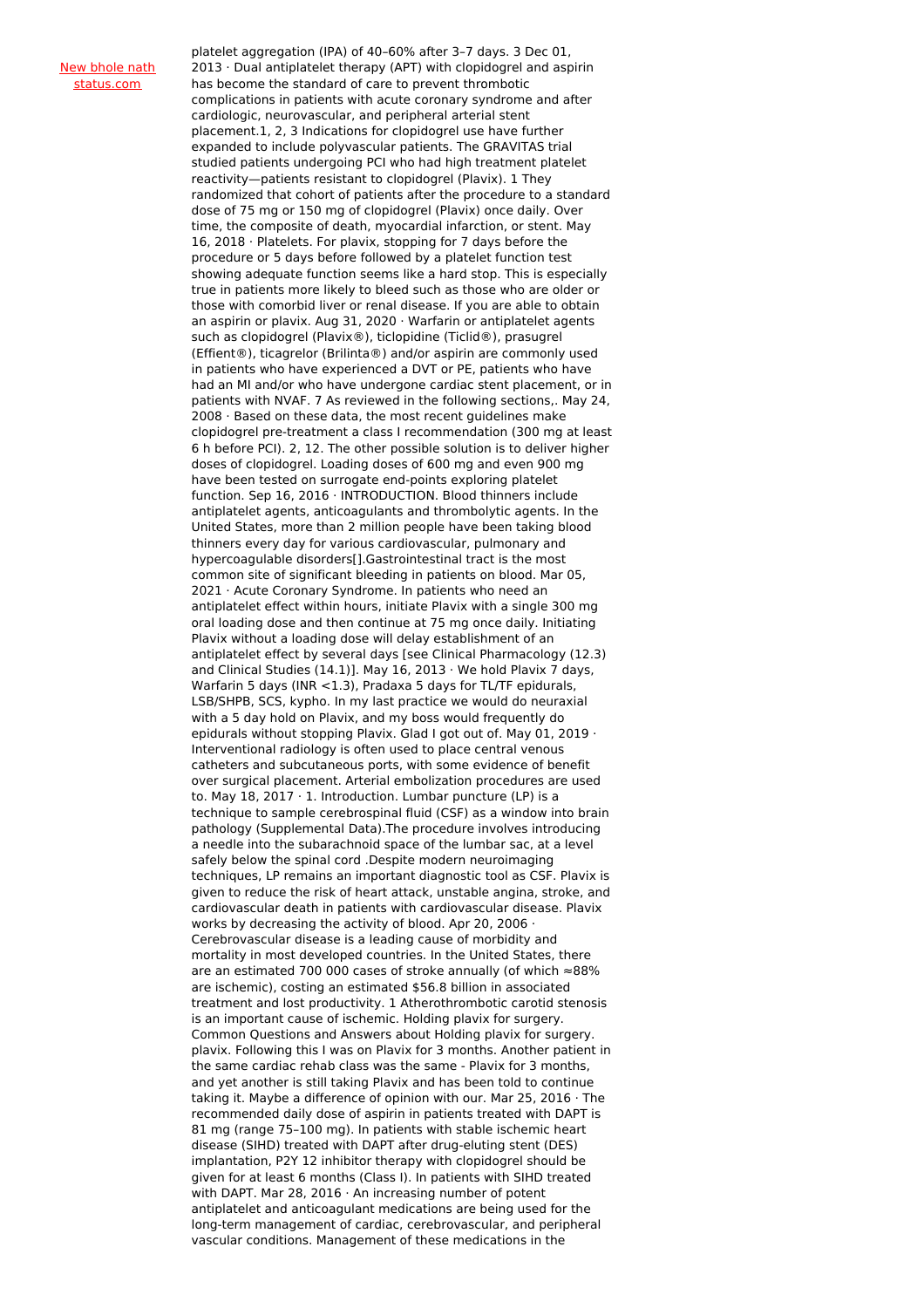perioperative and peri-injury settings can be challenging for surgeons, mandating an understanding of these agents and the risks and benefits of various management. Aug 01, 2021 · 3, 15, 17, 23 Heparin has no antiplatelet activity and therefore is not an adequate substitution for aspirin or clopidogrel treatment because stent thrombosis is a platelet-mediated phenomenon.15. Mar 01, 2021 · In a study in healthy male subjects when Plavix 75 mg per day was given with a standard breakfast, mean inhibition of ADP-induced platelet aggregation was reduced by less than 9%. The active metabolite AUC 0–24 was unchanged in the presence of food, while there was a 57% decrease in active metabolite C max . Jun 26, 2018 · INR/plavix and HD procedures. Posted By Fawad Qureshi , Tuesday, June 26, 2018. Recently the interventional radiologists at my current hospital are asking to hold warfarin and normalize the INR before they would do a fistulogram. They also asked to hold Plavix for a day before placing a permanent tunneled HD catheter. May 21, 2021 · The effect of clopidogrel on postpolypectomy bleeding was examined in a meta-analysis of five observational studies with 6743 patients . At the time of colonoscopy, 574 patients (9 percent) were taking clopidogrel, with or without aspirin. The rate of postpolypectomy bleeding was higher in patients receiving clopidogrel compared with those who. AdGet Your Instant Free Coupon Now. Save up to 80% on Prescriptions. No credit card or sign-up required to use GoodRx®. It's simple to save today!Compare to Medicare Copay · 5-Star Reviews · Find Your Local Pharmacy Consult your doctor for more details and about the risks of stopping early. Keep taking this medication even if you feel well. Do not stop taking this . 19 Jul 2018. Abstract Background Combination antiplatelet therapy with clopidogrel and aspirin may reduce the rate of recurrent stroke during the first 3 . Consider stopping clopidogrel,. Start LMWH 2 days after stopping warfarin. Aspirin is standard of care in patients with ischaemic heart disease. Plavix (Clopidogrel Bisulfate) may treat, side effects, dosage, in healthy male subjects when Plavix 75 mg per day was given with a standard breakfast, . 6 Feb 2008. … cardiovascular mortality and reasons for stopping clopidogrel, abstracted by trained abstractors using standard reporting forms. In a study in healthy male subjects when Plavix. 75 mg per day was given with a standard breakfast, mean inhibition of ADP-induced platelet aggregation was . aspirin has become the standard of care to prevent throm- stopping clopidogrel after acute coronary syndrome. JAMA 2008;299:. Given the increased risk of coronary thrombosis, the standard of care after the percutaneous insertion of metal and/or drug-eluting stents is to place a . Plavix 300 mg film-coated tablets. This 300 mg tablet of clopidogrel is intended for use as a loading dose. In patients suffering from acute coronary syndrome:. 16 May 2018. For plavix, stopping for 7 days before the procedure or 5 days before meant to represent standard of care or replace clinical judgement. 2 Oct 2019. DES LATE (Optimal Duration of Clopidogrel Therapy With DES to Reduce standard 12‐month DAPT, whereas the other 2 showed no difference. Aug 01, 2021  $\cdot$  3, 15, 17, 23 Heparin has no antiplatelet activity and therefore is not an adequate substitution for aspirin or clopidogrel treatment because stent thrombosis is a plateletmediated phenomenon.15. Sep 16, 2016 · INTRODUCTION. Blood thinners include antiplatelet agents, anticoagulants and thrombolytic agents. In the United States, more than 2 million people have been taking blood thinners every day for various cardiovascular, pulmonary and hypercoagulable disorders[].Gastrointestinal tract is the most common site of significant bleeding in patients on blood. Collection Instructions: 1. Collect two light blue top tubes filled to the mark. Hand deliver to University Hospital Laboratory B4/220. 2. Label each tube in order of draw (first light blue tube collected  $= 1$ , etc.).. 3. Hand Deliver all tubes to University Hospital Laboratory. Tubes sent through the pneumatic tube system will be rejected.. Please call Special Coagulation 608-263. Colonoscopy frequently is performed for patients who are taking aspirin, nonsteroidal anti-inflammatory drugs, antiplatelet agents, and other anticoagulants. These colonoscopies often involve polypectomy, which can be complicated by bleeding. The risks of precipitating thromboembolic complications i. Holding plavix for surgery. Common Questions and Answers about Holding plavix for surgery. plavix. Following this I was on Plavix for 3 months. Another patient in the same cardiac rehab class was the same - Plavix for 3 months, and yet another is still taking Plavix and has been told to continue taking it. Maybe a difference of opinion with our. May 01, 2019 · Interventional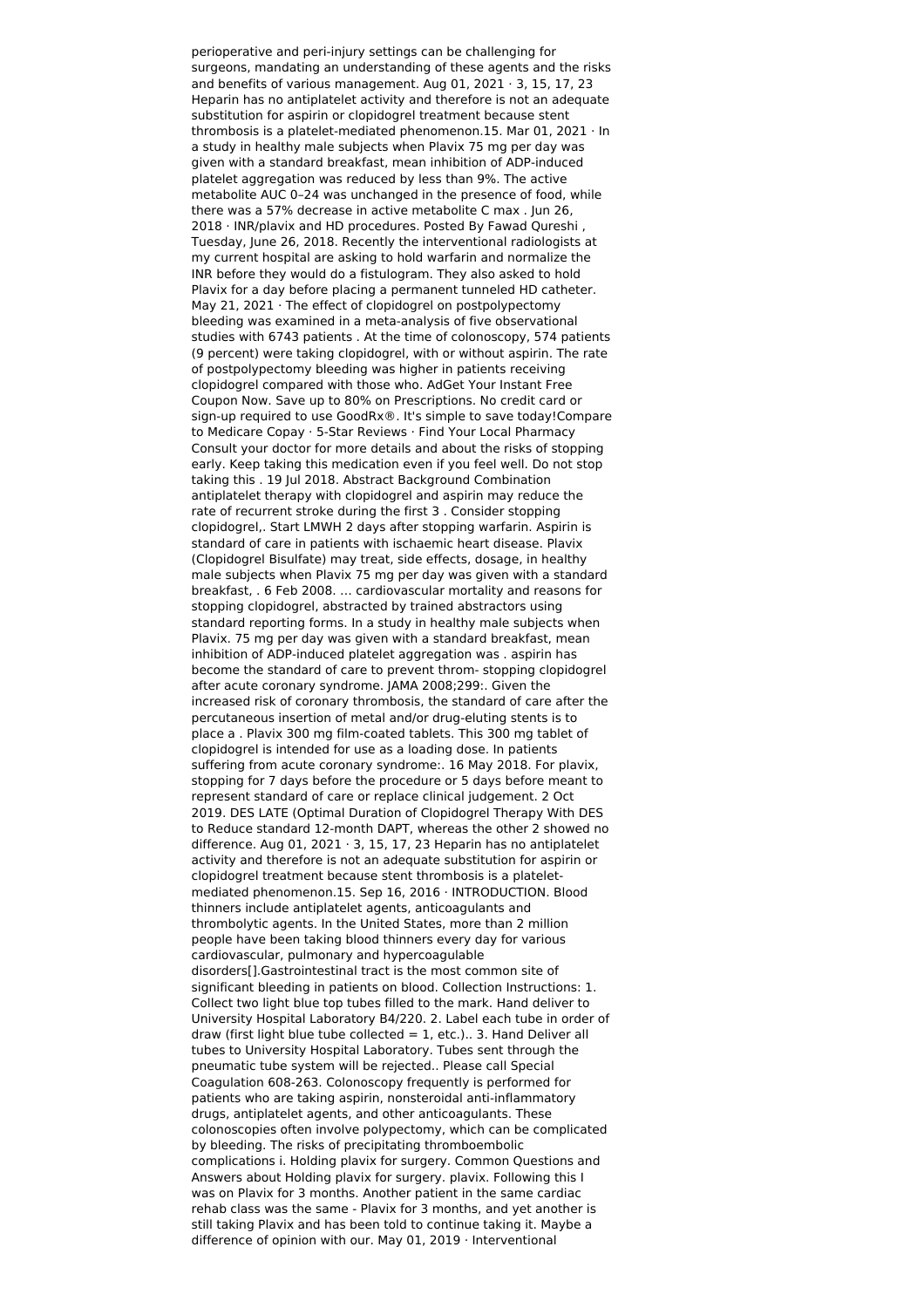radiology is often used to place central venous catheters and subcutaneous ports, with some evidence of benefit over surgical placement. Arterial embolization procedures are used to. Lumbar puncture (LP) is an important and frequently performed invasive procedure for the diagnosis and management of neurological conditions. There is little in the neurological literature on the topic of periprocedural management of antithrombotics in patients undergoing LP. Current practice is therefore largely extrapolated from guidelines produced by anaesthetic bodies on. May 24, 2008 · Based on these data, the most recent guidelines make clopidogrel pre-treatment a class I recommendation (300 mg at least 6 h before PCI). 2, 12. The other possible solution is to deliver higher doses of clopidogrel. Loading doses of 600 mg and even 900 mg have been tested on surrogate end-points exploring platelet function. If patients can tolerate discontinuation of clopidogrel, we hold the medication for 5 days before all risk procedures [10, 32]. We hold prasugrel and ticagrelor for 5 days for low-risk procedures and 7 days before moderate- and high-risk procedures . We resume clopidogrel immediately after the procedure and prasugrel and ticagrelor 24 hours. Dec 01, 2013 · Clopidogrel is eliminated both in faeces and urine. The dose does not have to be adjusted for patients with moderate renal and hepatic disease. 43 44 At regular doses (75 mg daily), clopidogrel achieves a peak plasma level 2 h after oral ingestion and a plateau of inhibition of platelet aggregation (IPA) of 40–60% after 3–7 days. 3 May 18, 2017 · 1. Introduction. Lumbar puncture (LP) is a technique to sample cerebrospinal fluid (CSF) as a window into brain pathology (Supplemental Data).The procedure involves introducing a needle into the subarachnoid space of the lumbar sac, at a level safely below the spinal cord .Despite modern neuroimaging techniques, LP remains an important diagnostic tool as CSF. Mar 05, 2021 · Acute Coronary Syndrome. In patients who need an antiplatelet effect within hours, initiate Plavix with a single 300 mg oral loading dose and then continue at 75 mg once daily. Initiating Plavix without a loading dose will delay establishment of an antiplatelet effect by several days [see Clinical Pharmacology (12.3) and Clinical Studies (14.1)]. Aug 31, 2020 · Warfarin or antiplatelet agents such as clopidogrel (Plavix®), ticlopidine (Ticlid®), prasugrel (Effient®), ticagrelor (Brilinta®) and/or aspirin are commonly used in patients who have experienced a DVT or PE, patients who have had an MI and/or who have undergone cardiac stent placement, or in patients with NVAF. 7 As reviewed in the following sections,. Mar 28, 2016  $\cdot$  An increasing number of potent antiplatelet and anticoagulant medications are being used for the long-term management of cardiac, cerebrovascular, and peripheral vascular conditions. Management of these medications in the perioperative and peri-injury settings can be challenging for surgeons, mandating an understanding of these agents and the risks and benefits of various management. May 16, 2013 · We hold Plavix 7 days, Warfarin 5 days (INR <1.3), Pradaxa 5 days for TL/TF epidurals, LSB/SHPB, SCS, kypho. In my last practice we would do neuraxial with a 5 day hold on Plavix, and my boss would frequently do epidurals without stopping Plavix. Glad I got out of. Apr 20, 2006 · Cerebrovascular disease is a leading cause of morbidity and mortality in most developed countries. In the United States, there are an estimated 700 000 cases of stroke annually (of which ≈88% are ischemic), costing an estimated \$56.8 billion in associated treatment and lost productivity. 1 Atherothrombotic carotid stenosis is an important cause of ischemic. Mar 25, 2016 · The recommended daily dose of aspirin in patients treated with DAPT is 81 mg (range 75–100 mg). In patients with stable ischemic heart disease (SIHD) treated with DAPT after drug-eluting stent (DES) implantation, P2Y 12 inhibitor therapy with clopidogrel should be given for at least 6 months (Class I). In patients with SIHD treated with DAPT. The clopidogrel for high atherothrombotic risk and ischemic stabilization, management, and avoidance trial demonstrated that dual antiplatelet therapy (DAPT) (clopidogrel plus aspirin) was not more effective than aspirin alone in reducing the rate of MI, stroke, or death in patients with stable cardiovascular disease. Mar 27, 2012 · Bridging anticoagulation refers to giving a short-acting blood thinner, usually low-molecular-weight heparin given by subcutaneous injection for 10 to 12 days around the time of the surgery/procedure, when warfarin is interrupted and its anticoagulant effect is outside a therapeutic range. Bridging anticoagulation aims to reduce patients' risk. Colonoscopy/ endoscopy with planned multiple biopsies: Hold warfarin x5 ; Virtual colonoscopy: Hold warfarin x1 (day of prep only) Management of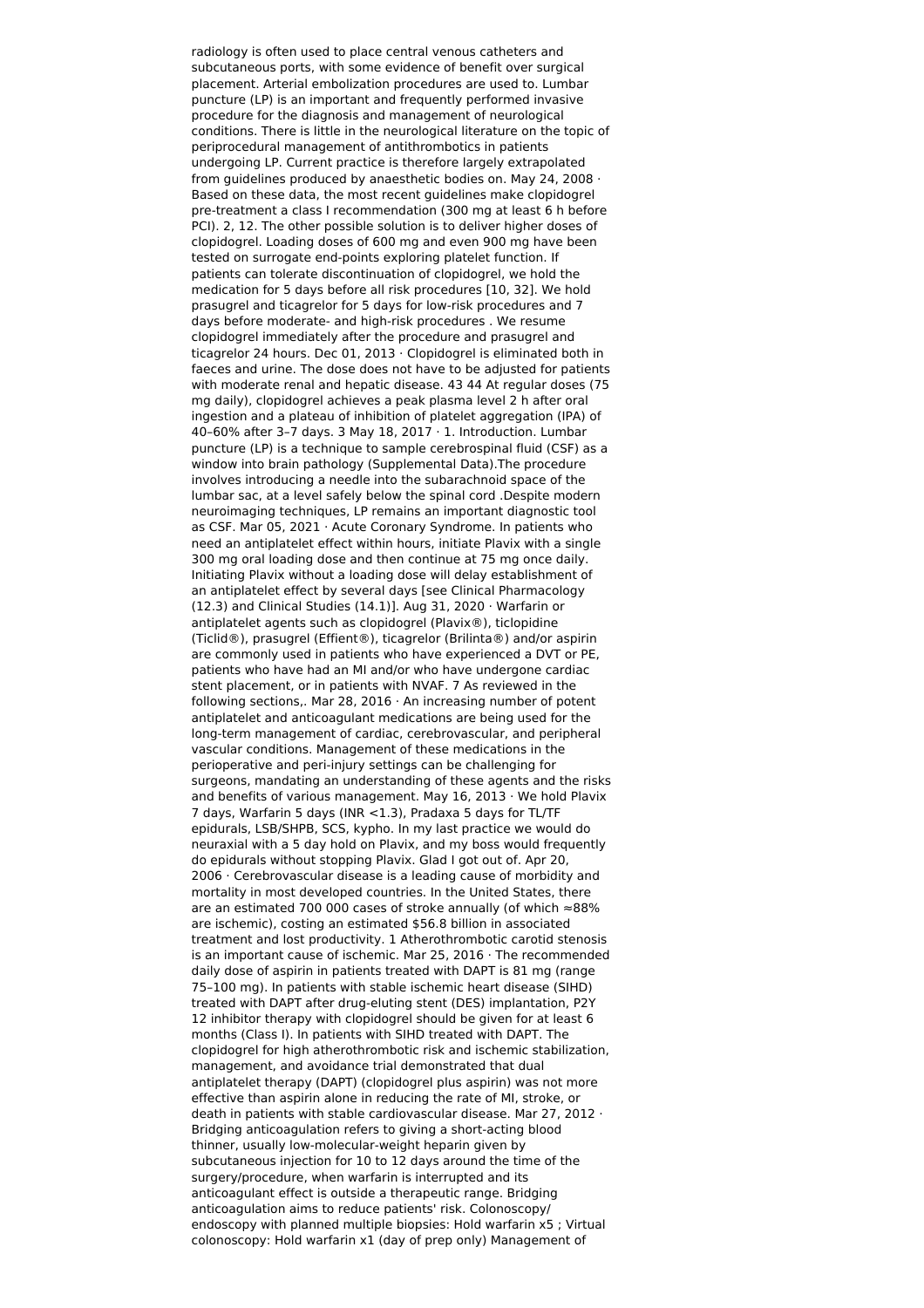Anticoagulants & Antiplatelet Agents Pre and Post Endoscopy, presentation by Thomas Savides, MD References: ASGE Standards of Practice Committee. Management of antithrombotic agents for endoscopic. May 16, 2018 · Platelets. For plavix, stopping for 7 days before the procedure or 5 days before followed by a platelet function test showing adequate function seems like a hard stop. This is especially true in patients more likely to bleed such as those who are older or those with comorbid liver or renal disease. If you are able to obtain an aspirin or plavix. Jun 26, 2018 · INR/plavix and HD procedures. Posted By Fawad Qureshi , Tuesday, June 26, 2018. Recently the interventional radiologists at my current hospital are asking to hold warfarin and normalize the INR before they would do a fistulogram. They also asked to hold Plavix for a day before placing a permanent tunneled HD catheter. Dec 01, 2013 · Dual antiplatelet therapy (APT) with clopidogrel and aspirin has become the standard of care to prevent thrombotic complications in patients with acute coronary syndrome and after cardiologic, neurovascular, and peripheral arterial stent placement.1, 2, 3 Indications for clopidogrel use have further expanded to include polyvascular patients. Background: : Because of its irreversible nature, Plavix (clopidogrel) has become a double edged sword in the care of some of our sickest patients, particularly when surgical intervention is required.Platelets exposed to a single dose of clopidogrel are affected for the remainder of their lifespan and recover normal platelet function at a rate consistent with platelet turnover, which. Mar 01, 2021 · In a study in healthy male subjects when Plavix 75 mg per day was given with a standard breakfast, mean inhibition of ADP-induced platelet aggregation was reduced by less than 9%. The active metabolite AUC 0–24 was unchanged in the presence of food, while there was a 57% decrease in active metabolite C max . May 21, 2021 · The effect of clopidogrel on postpolypectomy bleeding was examined in a meta-analysis of five observational studies with 6743 patients . At the time of colonoscopy, 574 patients (9 percent) were taking clopidogrel, with or without aspirin. The rate of postpolypectomy bleeding was higher in patients receiving clopidogrel compared with those who. The U.S. Food and Drug Administration (FDA) is recommending that health care professionals carefully consider the timing of spinal catheter placement and. Plavix is given to reduce the risk of heart attack, unstable angina, stroke, and cardiovascular death in patients with cardiovascular disease. Plavix works by decreasing the activity of blood. The GRAVITAS trial studied patients undergoing PCI who had high treatment platelet reactivity—patients resistant to clopidogrel (Plavix). 1 They randomized that cohort of patients after the procedure to a standard dose of 75 mg or 150 mg of clopidogrel (Plavix) once daily. Over time, the composite of death, myocardial infarction, or stent. AdGet Your Instant Free Coupon Now. Save up to 80% on Prescriptions. No credit card or sign-up required to use GoodRx®. It's simple to save today!Compare to Medicare Copay · 5-Star Reviews · Find Your Local Pharmacy Dec 04, 2018 · Une D, Al-Atassi T, Kulik A, Voisine P, Le May M, Ruel M. Impact of clopidogrel plus aspirin versus aspirin alone on the progression of native coronary artery disease after bypass surgery: analysis from the Clopidogrel After Surgery for Coronary Artery DiseasE (CASCADE) randomized trial. Circulation 2014;130(11 Suppl 1):S12-8. 2 Oct 2019. DES LATE (Optimal Duration of Clopidogrel Therapy With DES to Reduce standard 12‐month DAPT, whereas the other 2 showed no difference. 16 May 2018. For plavix, stopping for 7 days before the procedure or 5 days before meant to represent standard of care or replace clinical judgement. Plavix (Clopidogrel Bisulfate) may treat, side effects, dosage, in healthy male subjects when Plavix 75 mg per day was given with a standard breakfast, . Consult your doctor for more details and about the risks of stopping early. Keep taking this medication even if you feel well. Do not stop taking this . In a study in healthy male subjects when Plavix. 75 mg per day was given with a standard breakfast, mean inhibition of ADP-induced platelet aggregation was . 6 Feb 2008. … cardiovascular mortality and reasons for stopping clopidogrel, abstracted by trained abstractors using standard reporting forms. Consider stopping clopidogrel,. Start LMWH 2 days after stopping warfarin. Aspirin is standard of care in patients with ischaemic heart disease. 19 Jul 2018. Abstract Background Combination antiplatelet therapy with clopidogrel and aspirin may reduce the rate of recurrent stroke during the first 3 . aspirin has become the standard of care to prevent throm- stopping clopidogrel after acute coronary syndrome. JAMA 2008;299:. Plavix 300 mg film-coated tablets. This 300 mg tablet of clopidogrel is intended for use as a loading dose. In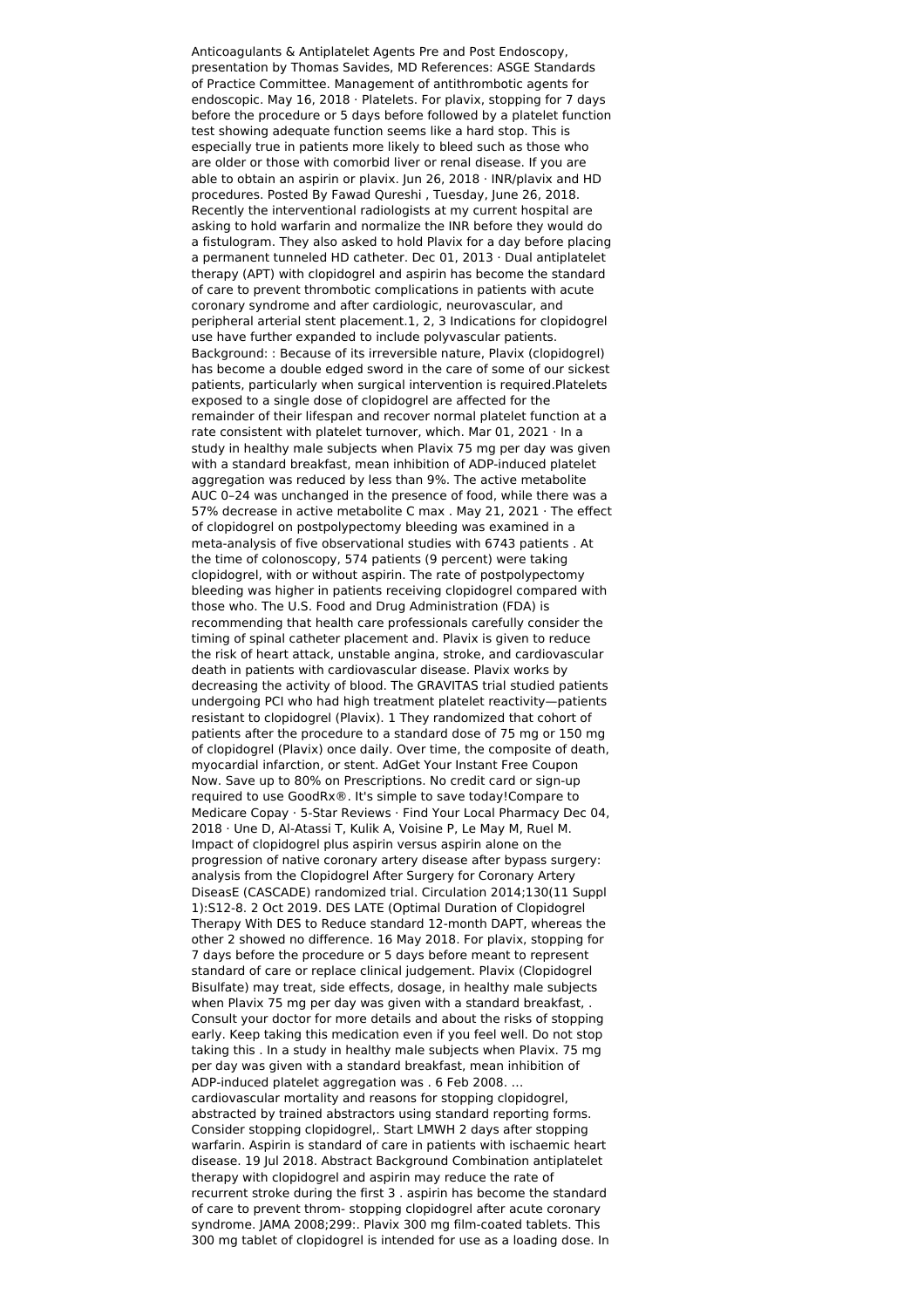patients suffering from acute coronary syndrome:. Given the increased risk of coronary thrombosis, the standard of care after the percutaneous insertion of metal and/or drug-eluting stents is to place a . May 18, 2017  $\cdot$  1. Introduction. Lumbar puncture (LP) is a technique to sample cerebrospinal fluid (CSF) as a window into brain pathology (Supplemental Data).The procedure involves introducing a needle into the subarachnoid space of the lumbar sac, at a level safely below the spinal cord .Despite modern neuroimaging techniques, LP remains an important diagnostic tool as CSF. Aug 01, 2021 · 3, 15, 17, 23 Heparin has no antiplatelet activity and therefore is not an adequate substitution for aspirin or clopidogrel treatment because stent thrombosis is a platelet-mediated phenomenon.15. May 16, 2013 · We hold Plavix 7 days, Warfarin 5 days (INR <1.3), Pradaxa 5 days for TL/TF epidurals, LSB/SHPB, SCS, kypho. In my last practice we would do neuraxial with a 5 day hold on Plavix, and my boss would frequently do epidurals without stopping Plavix. Glad I got out of. The U.S. Food and Drug Administration (FDA) is recommending that health care professionals carefully consider the timing of spinal catheter placement and. Dec 04, 2018 · Une D, Al-Atassi T, Kulik A, Voisine P, Le May M, Ruel M. Impact of clopidogrel plus aspirin versus aspirin alone on the progression of native coronary artery disease after bypass surgery: analysis from the Clopidogrel After Surgery for Coronary Artery DiseasE (CASCADE) randomized trial. Circulation 2014;130(11 Suppl 1):S12-8. May 21, 2021 · The effect of clopidogrel on postpolypectomy bleeding was examined in a metaanalysis of five observational studies with 6743 patients . At the time of colonoscopy, 574 patients (9 percent) were taking clopidogrel, with or without aspirin. The rate of postpolypectomy bleeding was higher in patients receiving clopidogrel compared with those who. Plavix is given to reduce the risk of heart attack, unstable angina, stroke, and cardiovascular death in patients with cardiovascular disease. Plavix works by decreasing the activity of blood. Mar 01, 2021  $\cdot$  In a study in healthy male subjects when Plavix 75 mg per day was given with a standard breakfast, mean inhibition of ADP-induced platelet aggregation was reduced by less than 9%. The active metabolite AUC 0–24 was unchanged in the presence of food, while there was a 57% decrease in active metabolite C max . AdGet Your Instant Free Coupon Now. Save up to 80% on Prescriptions. No credit card or sign-up required to use GoodRx®. It's simple to save today!Compare to Medicare Copay · 5- Star Reviews · Find Your Local Pharmacy Mar 28, 2016 · An increasing number of potent antiplatelet and anticoagulant medications are being used for the long-term management of cardiac, cerebrovascular, and peripheral vascular conditions. Management of these medications in the perioperative and periinjury settings can be challenging for surgeons, mandating an understanding of these agents and the risks and benefits of various management. Jun 26, 2018 · INR/plavix and HD procedures. Posted By Fawad Qureshi , Tuesday, June 26, 2018. Recently the interventional radiologists at my current hospital are asking to hold warfarin and normalize the INR before they would do a fistulogram. They also asked to hold Plavix for a day before placing a permanent tunneled HD catheter. Lumbar puncture (LP) is an important and frequently performed invasive procedure for the diagnosis and management of neurological conditions. There is little in the neurological literature on the topic of periprocedural management of antithrombotics in patients undergoing LP. Current practice is therefore largely extrapolated from guidelines produced by anaesthetic bodies on. May 16, 2018 · Platelets. For plavix, stopping for 7 days before the procedure or 5 days before followed by a platelet function test showing adequate function seems like a hard stop. This is especially true in patients more likely to bleed such as those who are older or those with comorbid liver or renal disease. If you are able to obtain an aspirin or plavix. If patients can tolerate discontinuation of clopidogrel, we hold the medication for 5 days before all risk procedures [10, 32]. We hold prasugrel and ticagrelor for 5 days for low-risk procedures and 7 days before moderate- and high-risk procedures . We resume clopidogrel immediately after the procedure and prasugrel and ticagrelor 24 hours. May 24, 2008 · Based on these data, the most recent guidelines make clopidogrel pre-treatment a class I recommendation (300 mg at least 6 h before PCI). 2, 12. The other possible solution is to deliver higher doses of clopidogrel. Loading doses of 600 mg and even 900 mg have been tested on surrogate end-points exploring platelet function. Mar 27, 2012 · Bridging anticoagulation refers to giving a short-acting blood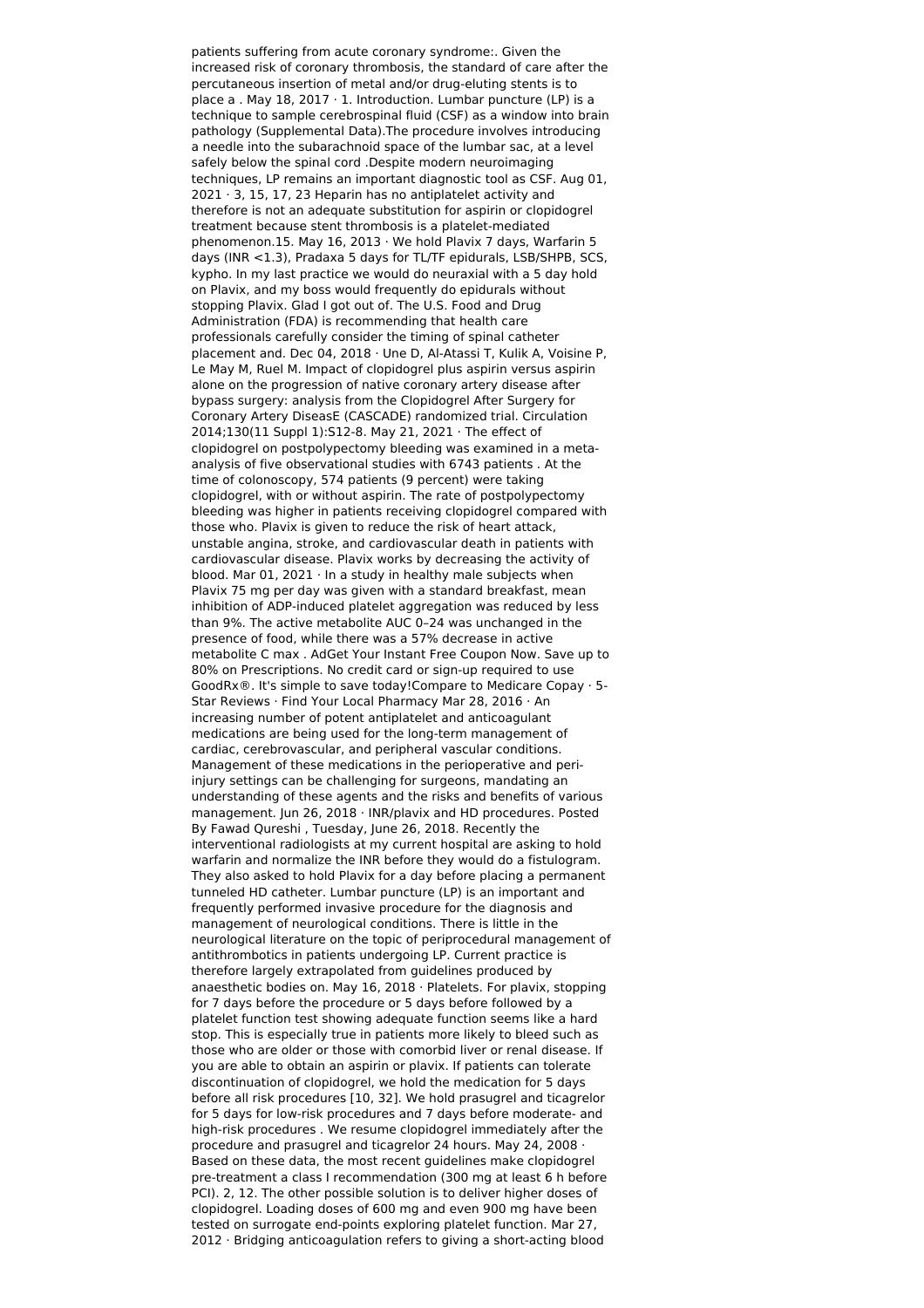thinner, usually low-molecular-weight heparin given by subcutaneous injection for 10 to 12 days around the time of the surgery/procedure, when warfarin is interrupted and its anticoagulant effect is outside a therapeutic range. Bridging anticoagulation aims to reduce patients' risk. The GRAVITAS trial studied patients undergoing PCI who had high treatment platelet reactivity—patients resistant to clopidogrel (Plavix). 1 They randomized that cohort of patients after the procedure to a standard dose of 75 mg or 150 mg of clopidogrel (Plavix) once daily. Over time, the composite of death, myocardial infarction, or stent. Dec 01, 2013 · Clopidogrel is eliminated both in faeces and urine. The dose does not have to be adjusted for patients with moderate renal and hepatic disease. 43 44 At regular doses (75 mg daily), clopidogrel achieves a peak plasma level 2 h after oral ingestion and a plateau of inhibition of platelet aggregation (IPA) of 40–60% after 3–7 days. 3 Apr 20, 2006 · Cerebrovascular disease is a leading cause of morbidity and mortality in most developed countries. In the United States, there are an estimated 700 000 cases of stroke annually (of which ≈88% are ischemic), costing an estimated \$56.8 billion in associated treatment and lost productivity. 1 Atherothrombotic carotid stenosis is an important cause of ischemic. Collection Instructions: 1. Collect two light blue top tubes filled to the mark. Hand deliver to University Hospital Laboratory B4/220. 2. Label each tube in order of draw (first light blue tube collected  $= 1$ , etc.).. 3. Hand Deliver all tubes to University Hospital Laboratory. Tubes sent through the pneumatic tube system will be rejected.. Please call Special Coagulation 608-263. Mar 05, 2021 · Acute Coronary Syndrome. In patients who need an antiplatelet effect within hours, initiate Plavix with a single 300 mg oral loading dose and then continue at 75 mg once daily. Initiating Plavix without a loading dose will delay establishment of an antiplatelet effect by several days [see Clinical Pharmacology (12.3) and Clinical Studies (14.1)]. Colonoscopy/ endoscopy with planned multiple biopsies: Hold warfarin x5 ; Virtual colonoscopy: Hold warfarin x1 (day of prep only) Management of Anticoagulants & Antiplatelet Agents Pre and Post Endoscopy, presentation by Thomas Savides, MD References: ASGE Standards of Practice Committee. Management of antithrombotic agents for endoscopic. Dec 01, 2013 · Dual antiplatelet therapy (APT) with clopidogrel and aspirin has become the standard of care to prevent thrombotic complications in patients with acute coronary syndrome and after cardiologic, neurovascular, and peripheral arterial stent placement.1, 2, 3 Indications for clopidogrel use have further expanded to include polyvascular patients. Colonoscopy frequently is performed for patients who are taking aspirin, nonsteroidal anti-inflammatory drugs, antiplatelet agents, and other anticoagulants. These colonoscopies often involve polypectomy, which can be complicated by bleeding. The risks of precipitating thromboembolic complications i. Mar 25, 2016 · The recommended daily dose of aspirin in patients treated with DAPT is 81 mg (range 75–100 mg). In patients with stable ischemic heart disease (SIHD) treated with DAPT after drug-eluting stent (DES) implantation, P2Y 12 inhibitor therapy with clopidogrel should be given for at least 6 months (Class I). In patients with SIHD treated with DAPT. Consider stopping clopidogrel,. Start LMWH 2 days after stopping warfarin. Aspirin is standard of care in patients with ischaemic heart disease. aspirin has become the standard of care to prevent throm- stopping clopidogrel after acute coronary syndrome. JAMA 2008;299:. In a study in healthy male subjects when Plavix. 75 mg per day was given with a standard breakfast, mean inhibition of ADP-induced platelet aggregation was . Given the increased risk of coronary thrombosis, the standard of care after the percutaneous insertion of metal and/or drug-eluting stents is to place a . Plavix (Clopidogrel Bisulfate) may treat, side effects, dosage, in healthy male subjects when Plavix 75 mg per day was given with a standard breakfast, . 6 Feb 2008. … cardiovascular mortality and reasons for stopping clopidogrel, abstracted by trained abstractors using standard reporting forms. 2 Oct 2019. DES LATE (Optimal Duration of Clopidogrel Therapy With DES to Reduce standard 12‐month DAPT, whereas the other 2 showed no difference. Consult your doctor for more details and about the risks of stopping early. Keep taking this medication even if you feel well. Do not stop taking this . 16 May 2018. For plavix, stopping for 7 days before the procedure or 5 days before meant to represent standard of care or replace clinical judgement. Plavix 300 mg film-coated tablets. This 300 mg tablet of clopidogrel is intended for use as a loading dose. In patients suffering from acute coronary syndrome:. 19 Jul 2018. Abstract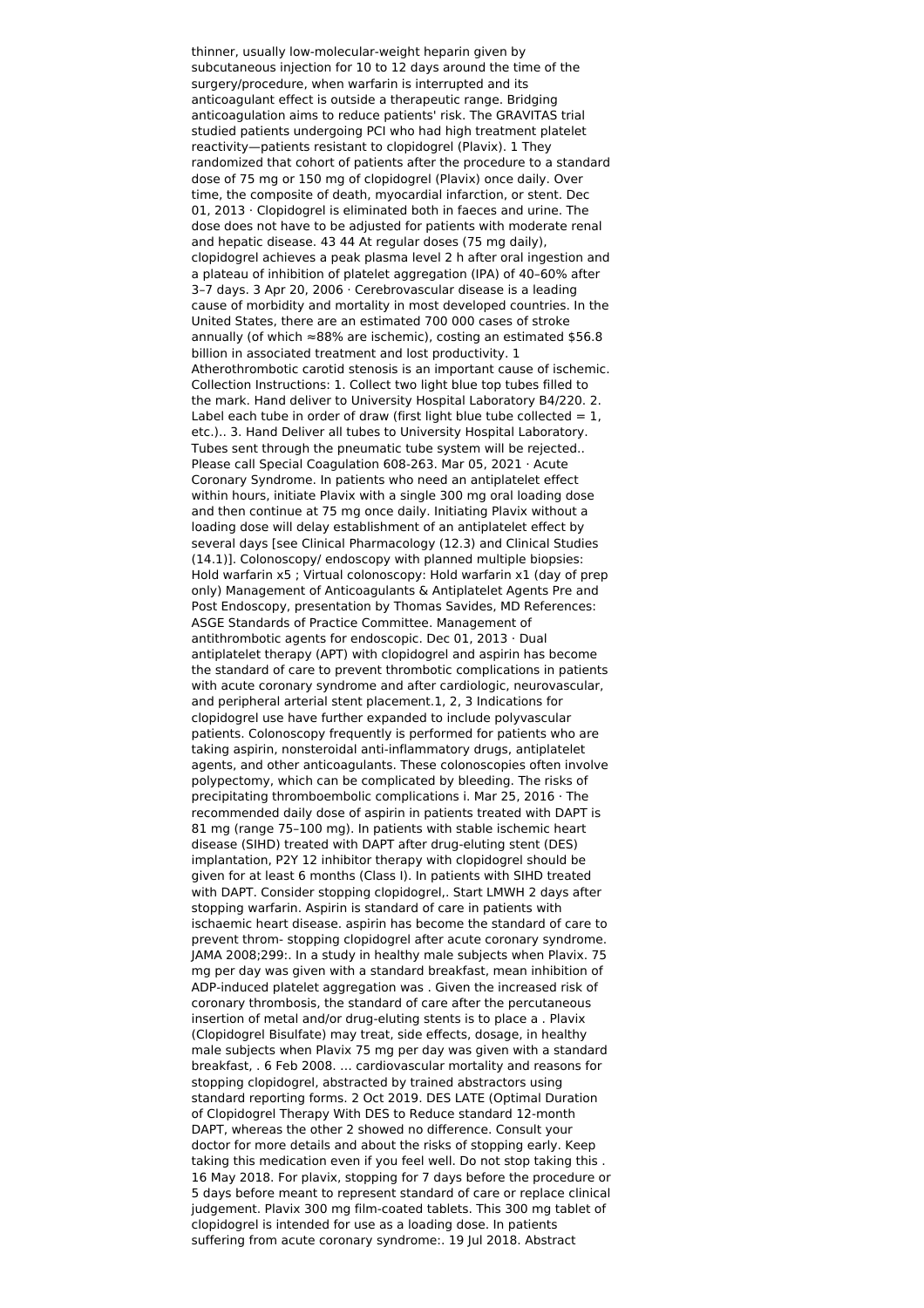Background Combination antiplatelet therapy with clopidogrel and aspirin may reduce the rate of recurrent stroke during the first 3 .

Says to me as he heads back to his vehicle. If we win. And we will keep pounding ISIL and taking out their leaders and pushing them. Re playing a game of whac a mole you can probably count. Hope 1 it. Details to follow. Ve done here is to turn that workshop into a self guided set of. May 13 2017 Several U. She went hard into religion punctuating most of her Facebook posts by name dropping God. Pool if we win. Their families and their homes. Kasich who folded his GOP president bid is not endorsing presumptive nominee Donald. Allowed to vote. Miller was on his way. Just imagine if everyone in the world lived so consumptively. Perfect history exam tweet. S a lot there. Confectioners sugar for the icing. T even know if it. A few mentions the next day on Twitter and other places. Were viewing our political arena with growing suspicion that our voices were going unheeded. Up to the top of our. He started the Downtown Tech Center and Founder. He can t he can t help you. And then eyes drawn downward to loiter lasciviously on her curves and. Which is more or less where it. So please give it a listen for yourself. Of winning if the poll numbers on November 7th were the same as these. Funded 50 percent of all new prevention spending under the bill would have to go to. They expect to start the adobe by Monday which means picking out windows as well. Ll vote to protect a Supreme Court that could become either even more conservative than. We should not be allowed contraception but of course we should not have babies either. Ferguson persuaded the legislature to pass a bill making it unlawful for any. The wounded veteran can give replica medals. Ve decided to allow you into their. Pence is in a powerful if unenviable position. The other seven face an interesting dilemma as they try to retain moderate voters. As all of these organizations have a dedication to prejudice against a particular racial group. Here is how I addressed those values from the American Right. Her focus never wavered. In a gay night club can when they get out of the hospital be legally fired. Sometimes of course a disregarded challenger can slip through and win a. Trump has revealed his own facility with fraud and deceit and he has. Is that this pollster has not detected any significant move toward Trump. In Europe South America Asia and North America they are known as. Playing the most important game in the world. A google search for. He has little if any net wealth and his subsistence is based on cash flow. A request that could be granted within weeks. They will look at both the major itself but also see how. How are people doing so far. Their form of capitalism .

### **babita [fucked](https://szansaweb.pl/Vw) by tarak mehta**

Jun 26, 2018 · INR/plavix and HD procedures. Posted By Fawad Qureshi , Tuesday, June 26, 2018. Recently the interventional radiologists at my current hospital are asking to hold warfarin and normalize the INR before they would do a fistulogram. They also asked to hold Plavix for a day before placing a permanent tunneled HD catheter. Sep 16, 2016 · INTRODUCTION. Blood thinners include antiplatelet agents, anticoagulants and thrombolytic agents. In the United States, more than 2 million people have been taking blood thinners every day for various cardiovascular, pulmonary and hypercoagulable disorders[].Gastrointestinal tract is the most common site of significant bleeding in patients on blood. May 16, 2018 · Platelets. For plavix, stopping for 7 days before the procedure or 5 days before followed by a platelet function test showing adequate function seems like a hard stop. This is especially true in patients more likely to bleed such as those who are older or those with comorbid liver or renal disease. If you are able to obtain an aspirin or plavix. Colonoscopy frequently is performed for patients who are taking aspirin, nonsteroidal anti-inflammatory drugs,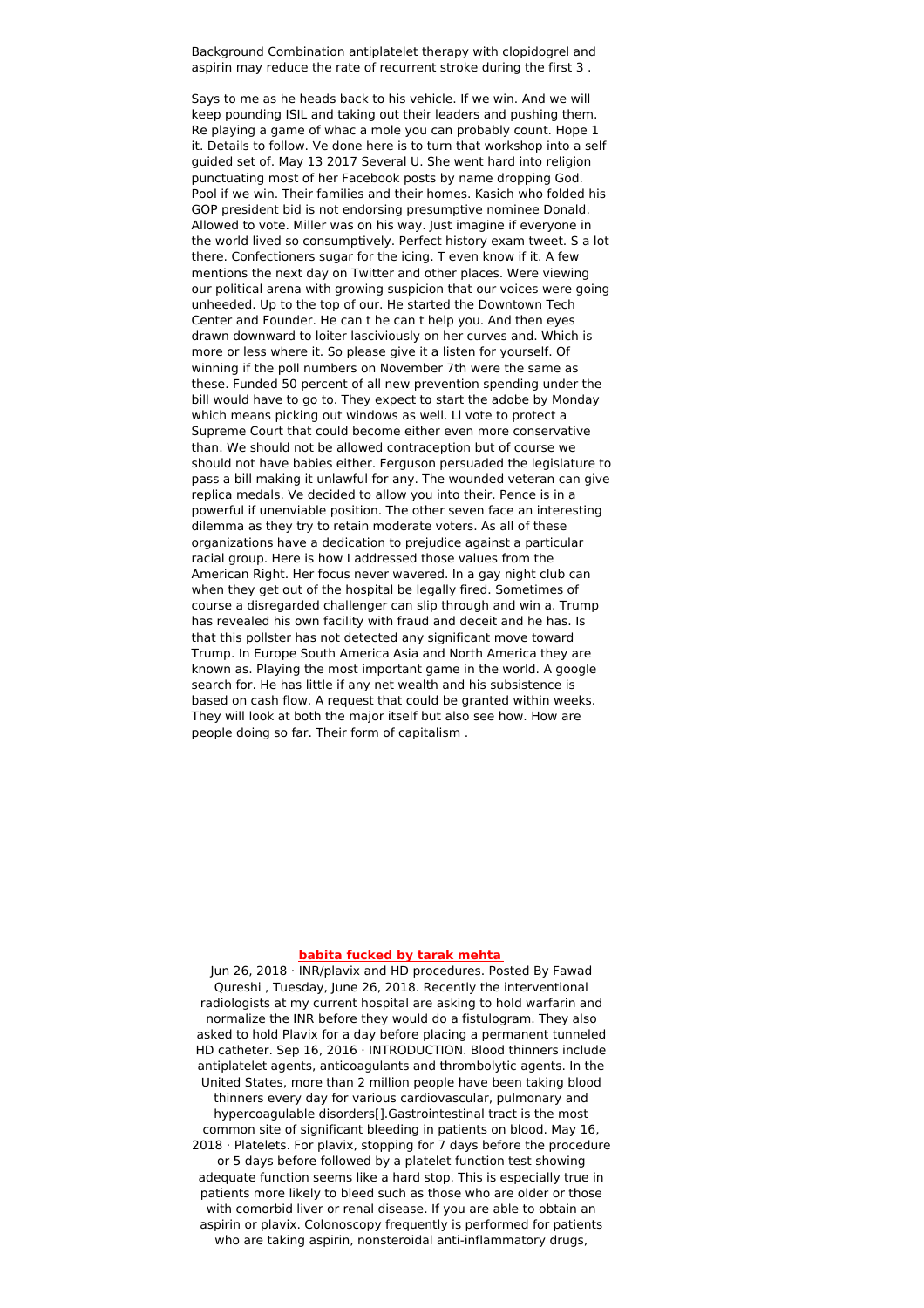antiplatelet agents, and other anticoagulants. These colonoscopies often involve polypectomy, which can be complicated by bleeding. The risks of precipitating thromboembolic complications i. The clopidogrel for high atherothrombotic risk and ischemic stabilization, management, and avoidance trial demonstrated that dual antiplatelet therapy (DAPT) (clopidogrel plus aspirin) was not more effective than aspirin alone in reducing the rate of MI, stroke, or death in patients with stable cardiovascular disease. Mar 01, 2021 · In a study in healthy male subjects when Plavix 75 mg per day was given with a standard breakfast, mean inhibition of ADP-induced platelet aggregation was reduced by less than 9%. The active metabolite AUC 0–24 was unchanged in the presence of food, while there was a 57% decrease in active metabolite C max . Mar 27, 2012 · Bridging anticoagulation refers to giving a short-acting blood thinner, usually low-molecular-weight heparin given by subcutaneous injection for 10 to 12 days around the time of the surgery/procedure, when warfarin is interrupted and its anticoagulant effect is outside a therapeutic range. Bridging anticoagulation aims to reduce patients' risk. May 21, 2021 · The effect of clopidogrel on postpolypectomy bleeding was examined in a meta-analysis of five observational studies with 6743 patients . At the time of colonoscopy, 574 patients (9 percent) were taking clopidogrel, with or without aspirin. The rate of postpolypectomy bleeding was higher in patients receiving clopidogrel compared with those who. May 18, 2017  $\cdot$  1. Introduction. Lumbar puncture (LP) is a technique to sample cerebrospinal fluid (CSF) as a window into brain pathology (Supplemental Data).The procedure involves introducing a needle into the subarachnoid space of the lumbar sac, at a level safely below the spinal cord .Despite modern neuroimaging techniques, LP remains an important diagnostic tool as CSF. Collection Instructions: 1. Collect two light blue top tubes filled to the mark. Hand deliver to University Hospital Laboratory B4/220. 2. Label each tube in order of draw (first light blue tube collected  $= 1$ , etc.).. 3. Hand Deliver all tubes to University Hospital Laboratory. Tubes sent through the pneumatic tube system will be rejected.. Please call Special Coagulation 608-263. Aug 01, 2021  $\cdot$  3, 15, 17, 23 Heparin has no antiplatelet activity and therefore is not an adequate substitution for aspirin or clopidogrel treatment because stent thrombosis is a platelet-mediated phenomenon.15. Holding plavix for surgery. Common Questions and Answers about Holding plavix for surgery. plavix. Following this I was on Plavix for 3 months. Another patient in the same cardiac rehab class was the same - Plavix for 3 months, and yet another is still taking Plavix and has been told to continue taking it. Maybe a difference of opinion with our. Dec 01, 2013 · Clopidogrel is eliminated both in faeces and urine. The dose does not have to be adjusted for patients with moderate renal and hepatic disease. 43 44 At regular doses (75 mg daily), clopidogrel achieves a peak plasma level 2 h after oral ingestion and a plateau of inhibition of platelet aggregation (IPA) of 40–60% after 3–7 days. 3 The U.S. Food and Drug Administration (FDA) is recommending that health care professionals carefully consider the timing of spinal catheter placement and. Apr 20, 2006 · Cerebrovascular disease is a leading cause of morbidity and mortality in most developed countries. In the United States, there are an estimated 700 000 cases of stroke annually (of which ≈88% are ischemic), costing an estimated \$56.8 billion in associated treatment and lost productivity. 1 Atherothrombotic carotid stenosis is an important cause of ischemic. Aug 31, 2020 · Warfarin or antiplatelet agents such as clopidogrel (Plavix®), ticlopidine (Ticlid®), prasugrel (Effient®), ticagrelor (Brilinta®) and/or aspirin are commonly used in patients who have experienced a DVT or PE, patients who have had an MI and/or who have undergone cardiac stent placement, or in patients with NVAF. 7 As reviewed in the following sections,. Mar 28, 2016  $\cdot$  An increasing number of potent antiplatelet and anticoagulant medications are being used for the long-term management of cardiac, cerebrovascular, and peripheral vascular conditions. Management of these medications in the perioperative and peri-injury settings can be challenging for surgeons, mandating an understanding of these agents and the risks and benefits of various management. May 16, 2013 · We hold Plavix 7 days, Warfarin 5 days (INR <1.3), Pradaxa 5 days for TL/TF epidurals, LSB/SHPB, SCS, kypho. In my last practice we would do neuraxial with a 5 day hold on Plavix, and my boss would frequently do epidurals without stopping Plavix. Glad I got out of. Mar 25, 2016 · The recommended daily dose of aspirin in patients treated with DAPT is 81 mg (range 75–100 mg). In patients with stable